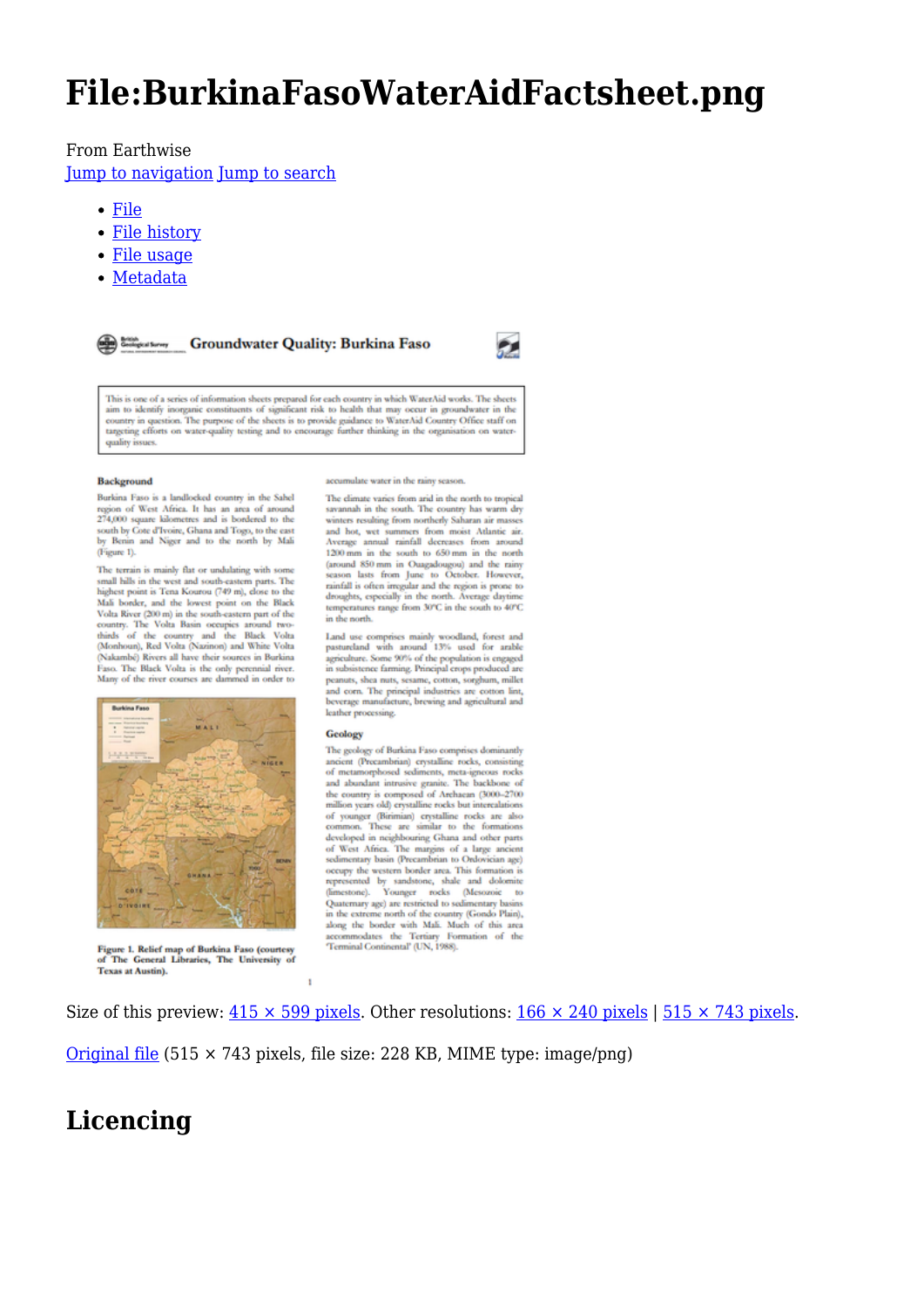Download of 1000 x 1000 pixel images is free for all non-commercial use - all we ask in return is for you to acknowledge BGS when using our images. Click our Terms and Conditions link below for information on acknowledgement text, and to find out about using our images commercially.

### **Copyright**

The images featured on this site unless otherwise indicated are copyright material of the UK Research and Innovation (UKRI), of which the British Geological Survey is a component body. The British Geological Survey encourages the use of its material in promoting geological and environmental sciences. The images may be reproduced free of charge for any non-commercial use in any format or medium provided they are reproduced accurately and not used in a misleading or derogatory context. Where any images on this site are being republished or copied to others, the source of the material must be identified and the copyright status acknowledged. The permission to reproduce UKRI protected material does not extend to any images on this site which are identified as being the copyright of a third party. Authorisation to reproduce such material must be obtained from the copyright holders concerned.

#### **Non-commercial Use**

Use of the images downloaded from this site and reproduced digitally or otherwise may only be used for non-commercial purposes, which are:-

- Private study or research for a non-commercial purpose
- Education for teaching, preparation and examination purposes

When using the images please credit 'British Geological Survey' and include the catalogue reference ('P Number') of the item to allow others to access the original image or document. Noncommercial users of the images from this site are restricted to downloading no more than 30 images, without seeking further permission from [enquiries@bgs.ac.uk](mailto:enquiries@bgs.ac.uk)

#### **Commercial Use**

For commercial use of these images for which higher resolution images are available, individual permissions and/or licences arrangements should be agreed by contacting [enquiries@bgs.ac.uk](mailto:enquiries@bgs.ac.uk) Commercial use will include publications in books (including educational books), newspapers, journals, magazines, CDs and DVDs, etc, where a cover charge is applied; broadcasts on TV, film and theatre; and display in trade fairs, galleries, etc. If you are in doubt as to whether your intended use is commercial, please contact [enquiries@bgs.ac.uk](mailto:enquiries@bgs.ac.uk)

#### **Warranty**

Use of the images downloaded from this site is at the users own risk. UKRI gives no warranty as to the quality of the images or the medium on which they are provided or their suitability for any use.

### **Ordnance Survey topography**

Maps and diagrams in Earthwise use topography based on Ordnance Survey mapping. The National Grid and other Ordnance Survey data ©Crown Copyright and database rights 2015. Ordnance Survey Licence No. 100021290 EUL.

## **File history**

Click on a date/time to view the file as it appeared at that time.



You cannot overwrite this file.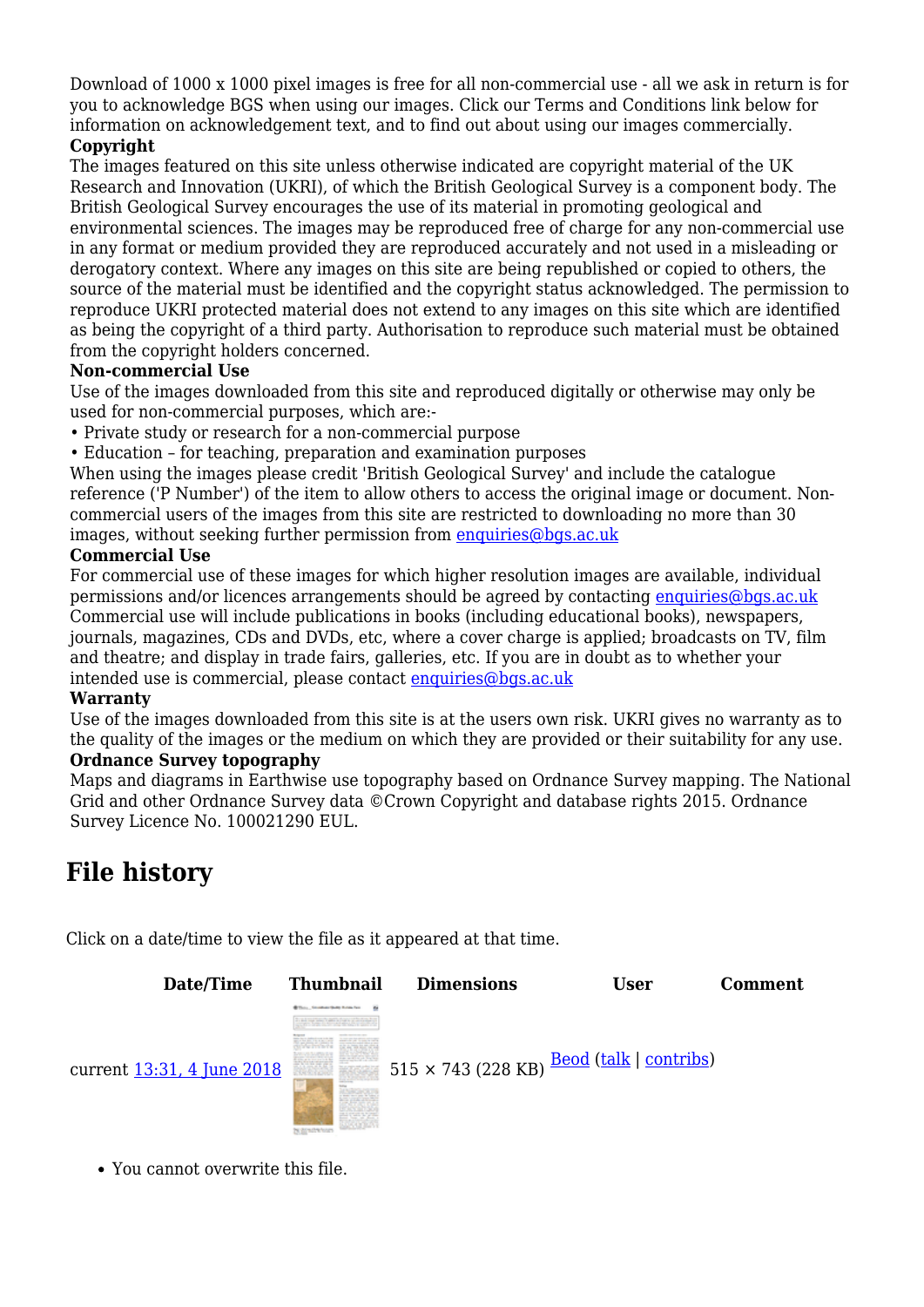## **File usage**

The following page links to this file:

[Groundwater quality in Africa](http://earthwise.bgs.ac.uk/index.php/Groundwater_quality_in_Africa)

## **Metadata**

This file contains additional information, probably added from the digital camera or scanner used to create or digitise it.

If the file has been modified from its original state, some details may not fully reflect the modified file.

**Horizontal resolution** 37.79 dpc

**Vertical resolution** 37.79 dpc

Retrieved from

'[http://earthwise.bgs.ac.uk/index.php?title=File:BurkinaFasoWaterAidFactsheet.png&oldid=37046'](http://earthwise.bgs.ac.uk/index.php?title=File:BurkinaFasoWaterAidFactsheet.png&oldid=37046) [Category](http://earthwise.bgs.ac.uk/index.php/Special:Categories):

[License tags](http://earthwise.bgs.ac.uk/index.php/Category:License_tags)

## **Navigation menu**

### **Personal tools**

- Not logged in
- [Talk](http://earthwise.bgs.ac.uk/index.php/Special:MyTalk)
- [Contributions](http://earthwise.bgs.ac.uk/index.php/Special:MyContributions)
- [Log in](http://earthwise.bgs.ac.uk/index.php?title=Special:UserLogin&returnto=File%3ABurkinaFasoWaterAidFactsheet.png&returntoquery=action%3Dmpdf)
- [Request account](http://earthwise.bgs.ac.uk/index.php/Special:RequestAccount)

### **Namespaces**

- [File](http://earthwise.bgs.ac.uk/index.php/File:BurkinaFasoWaterAidFactsheet.png)
- [Discussion](http://earthwise.bgs.ac.uk/index.php?title=File_talk:BurkinaFasoWaterAidFactsheet.png&action=edit&redlink=1)

 $\Box$ 

### **Variants**

### **Views**

- [Read](http://earthwise.bgs.ac.uk/index.php/File:BurkinaFasoWaterAidFactsheet.png)
- [Edit](http://earthwise.bgs.ac.uk/index.php?title=File:BurkinaFasoWaterAidFactsheet.png&action=edit)
- [View history](http://earthwise.bgs.ac.uk/index.php?title=File:BurkinaFasoWaterAidFactsheet.png&action=history)
- [PDF Export](http://earthwise.bgs.ac.uk/index.php?title=File:BurkinaFasoWaterAidFactsheet.png&action=mpdf)